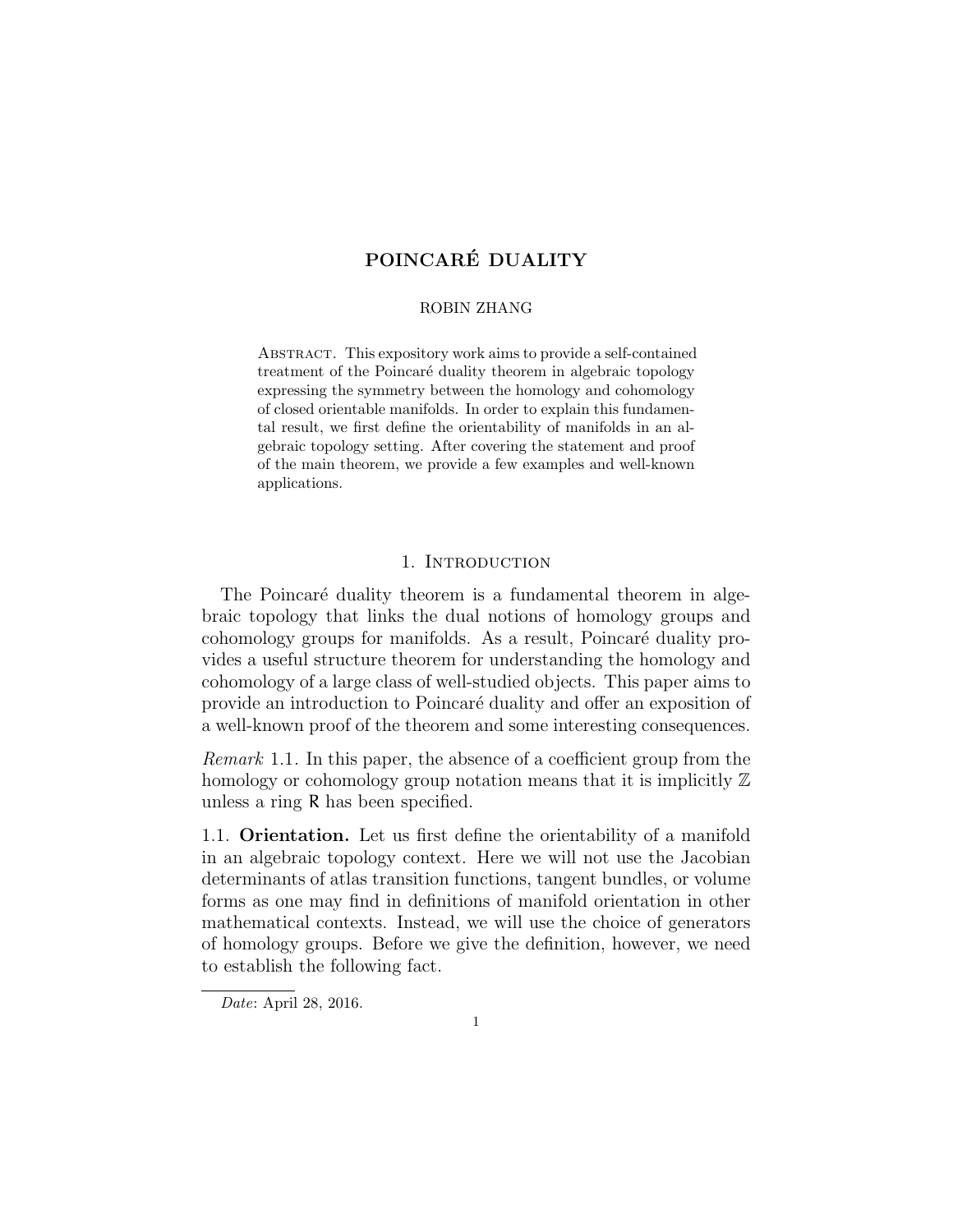<span id="page-1-0"></span>Proposition 1.2. Let M be a manifold of dimension n. Then for all  $x \in M$ , the local homology of M at x in dimension k is

$$
H_k(M, M - \{x\}) = \begin{cases} \mathbb{Z}, \text{if } k = n \\ 0, \text{if } k \neq n \end{cases}
$$

Proof. Let U be a chart around x. Then

$$
H_k(M, M - \{x\}) \cong H_k(U, U - \{x\})
$$
  
\n
$$
\cong H_k(\mathbb{R}^n, \mathbb{R}^n - \{x\})
$$
by excision  
\n
$$
\cong \widetilde{H}_{k-1}(\mathbb{R}^n - \{x\})
$$
by long exact sequence  
\n
$$
\cong \widetilde{H}_{k-1}(S^{n-1}) \cong \begin{cases} \mathbb{Z}, \text{if } k = n \\ 0, \text{if } k \neq n \end{cases}
$$

With this knowledge about the local homology of  $M$  at  $x$ , we may give the following localized definition of orientation.

**Definition 1.3.** A *local orientation* of an n-manifold M at  $x \in M$  is a choice of a generator for  $H_n(M, M - \{x\}) \cong \mathbb{Z}$ . Denote  $M := {\mu_x \mid \mu_x$  $x \in M$  and  $\mu_x$  is a local orientation of M at x.

To verify that this indeed satisfies the standard properties of orientability, we observe that for any rotation  $\rho$  and reflection  $\tau$  of a chart around x that fix x,  $\rho_*(\alpha) = \alpha$  and  $\tau_*(\alpha) = -\alpha$  for any generator  $\alpha$ of  $H_n(M, M - \{x\})$ .

We can extend this local definition of orientation to a global definition by the following definition.

Definition 1.4. An *orientation* of an n-manifold M is a section  $\phi$ :  $M \to M$  of  $\pi : M \to M$  such that each  $x \in M$  has a chart containing an open ball B about x such that all local orientations  $\mu_{\nu}$  at points  $y \in B$  are the images of the same generator  $\mu_B \in H_n(M, M-B)$  under the maps  $H_n(M, M - B) \to H_n(M, M - \{y\}).$ 

Remark 1.5. Note that these definitions of local orientation and global orientation can easily be extended to coefficient groups R that are commutative rings with unity. This generalized notion of orientability is denoted R-orientation.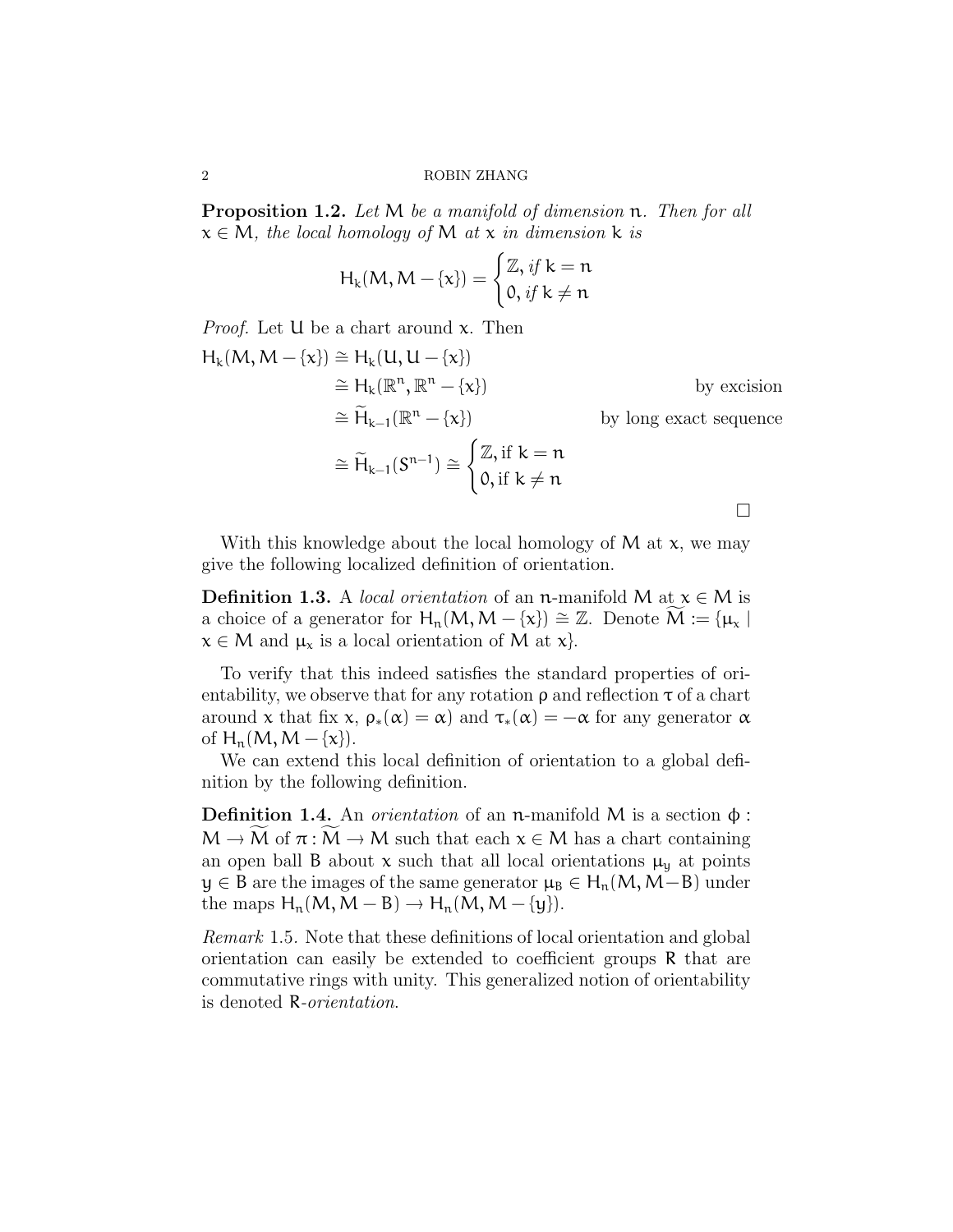Another definition that will be useful in the discussion of Poincaré duality is the notion of a fundamental class.

**Definition 1.6.** A *fundamental class* for M with coefficients in R is an element of H<sub>n</sub>(M; R) whose image in H<sub>n</sub>(M, M –{x}; R) is a generator for all  $x \in M$ .

1.2. Cap product. Finally, we define a useful bilinear map on homology and cohomology that allows one to adjoin a chain of degree  $p$ with a cochain of degree q to form a chain of degree  $p - q$ .

**Definition 1.7.** Let  $X$  be an arbitrary space and  $R$  be a coefficient ring. The R-bilinear cap product is defined to be  $\sim$ :  $C_k(X; R) \times$  $C^{\ell}(X; R) \to C_{k-\ell}(X; R)$  for  $k \geq \ell$  with

$$
\sigma\frown \phi:=\phi(\sigma\left.\right|_{[\nu_0,\ldots,\nu_\ell]})\sigma\vert_{[\nu_\ell,\ldots,\nu_k]}
$$

for  $\sigma : \Delta^k \to X$  and  $\varphi \in C^{\ell}(X; R)$ .

One may check that the cap product in chain and cochain groups induces an R-bilinear cap product map in the homology and cohomology groups  $\sim: H_k(X; R) \times H^{\ell}(X; R) \rightarrow H_{k-\ell}(X; R)$  by a simple calculation<br>exercise. Once are sheely that  $\partial(\pi, \kappa)$  if  $(\partial \pi, \kappa)$  then it exercise. Once one checks that  $\partial(\sigma \frown \varphi) = \pm(\partial \sigma \frown \varphi)$  then it follows that the cap product of a cycle  $\sigma$  and a cocycle  $\varphi$  is itself a cycle and that cap products involving boundaries or coboundaries are themselves boundaries. Furthermore, one can check that the same formulas apply to relative homology and relative cohomology so that there is a relative form of the cap product.

The naturality property that the cap product satisfies is the following formula

$$
f_*(\alpha) \frown \phi = f_*(\alpha \frown f^*(\phi))
$$

coming from the "commutative diagram"

$$
\begin{array}{ccc}H_k(X) & \times & H^{\ell}(X) \,\stackrel{\frown}{\longrightarrow}\, H_{k-\ell}(X)\\ \downarrow_{f_*} & & \uparrow^*\uparrow & & \downarrow_{f_*}\\ H_k(Y) & \times & H^{\ell}(X) \,\stackrel{\frown}{\longrightarrow}\, H_{k-\ell}(Y) \end{array}
$$

and its relative versions.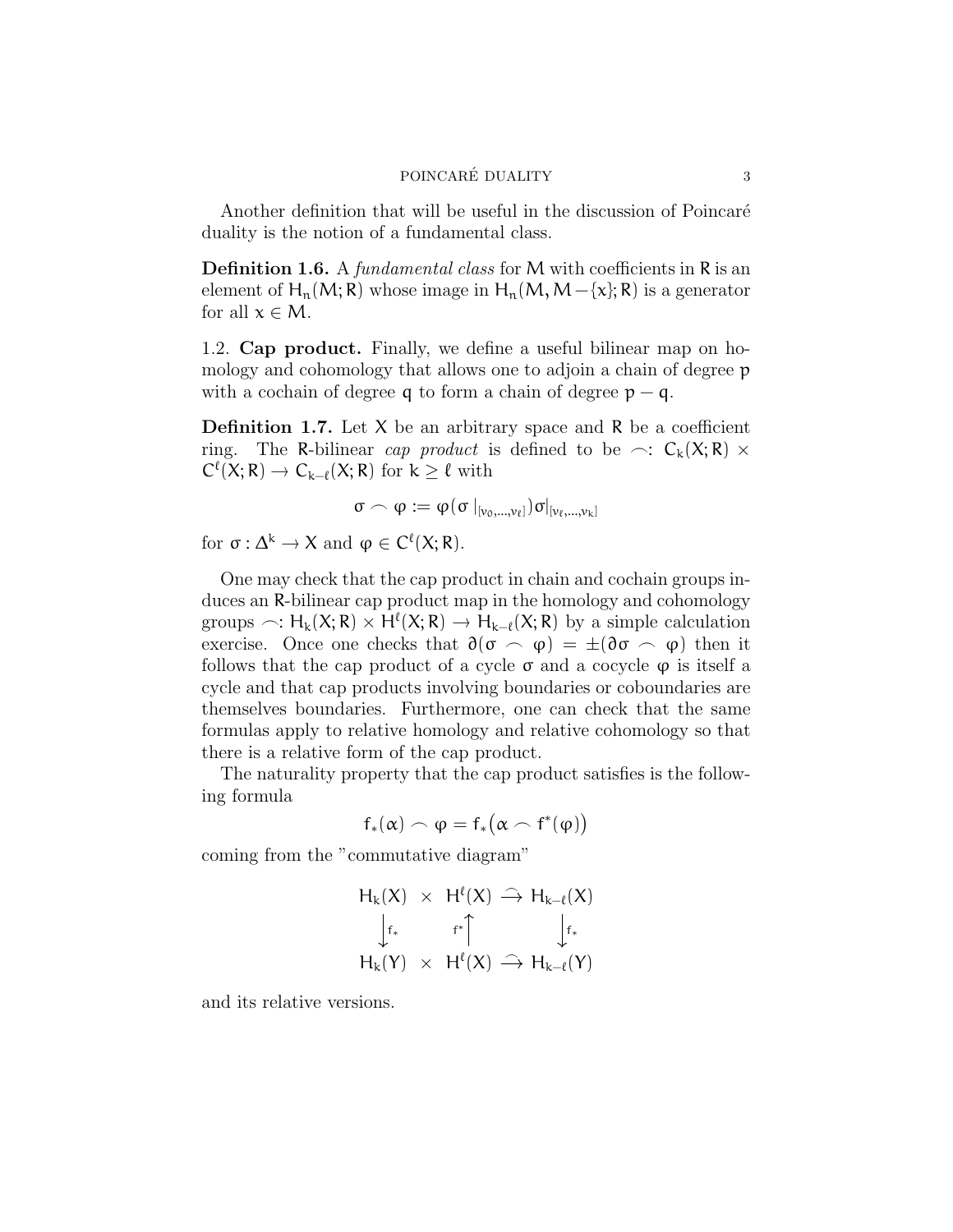## 2. POINCARÉ DUALITY

First, we plan to demonstrate the existence of the fundamental class for a closed R-orientable n-manifold. In order to prove this, we need the following technical lemma.

<span id="page-3-0"></span>**Lemma 2.1.** Let  $M$  be a manifold of dimension  $n$  with a compact sucompact subset  $A \subset M$ . Define  $M_R := \bigcup_{x \in M} \{\alpha_x \in H_n(M \mid x)\}$ Then

(1) If  $x \mapsto \alpha_x$  is a section of the covering space  $M_R \to M$ , then there is a unique class  $\alpha_A \in H_n(M, M-A; R)$  whose image in  $H_n(M, M - \{x\}; R)$  is  $\alpha_x$  for all  $x \in A$ . (2) H<sub>i</sub>(M, M – A; R) = 0 for  $i > n$ .

*Proof.* The approach here is to build cases from simplest examples to the most general. Let the coefficient ring R be implicit.

*Case* 1. Let  $M = \mathbb{R}^n$  and A be compact and convex. Then  $\mathbb{R}^n - K \cong$  $\mathbb{R}^n - {\chi}.$ 

*Case* 2. Let  $M = \mathbb{R}^n$  and  $A = A_1 \cup A_2$  where the theorem holds for  $A_1, A_2$ , and  $A_1 \cap A_2$ . Since  $(M - A_1) \cap (M - A_2) = M - A$  and  $(M - A_1) \cup (M - A_2) = M - (A_1 \cap A_2)$ , applying Mayer–Vietoris yields

$$
0 \to H_n(M, M-A) \xrightarrow{\Phi} H_n(M, M-A_1) \oplus H_n(M, M-A_2)
$$
  

$$
\xrightarrow{\Psi} H_n(M, M-(A_1 \cap A_2)) \to \dots
$$

where the first zero arises from the fact that  $H_{n+1}(M, M-(A_1 \cap A_2)) =$ 0 and so claim (2) is satisfied.

If  $x \mapsto \alpha_x$  is a section, then we have unique classes  $\alpha_{A_1} \in H_n(M,M A_1$ ,  $\alpha_{A_2} \in H_n(M, M - A_2)$ , and  $\alpha_{A_1 \cap A_2} \in H_n(M, M - (A_1 \cap A_2))$ with image  $\alpha_x$  for all x in A, B, or A ∩ B respectively by virtue of the hypothesis of this case. Exactness of the sequence implies that  $(\alpha_{A_1}, -\alpha_{A_2}) = \Phi(\alpha_A)$  for some  $\alpha_A \in H_n(M, M - A)$ . Furthermore,  $\alpha_A$  must map to  $\alpha_x$  since it maps to  $\alpha_{A_1}$  and  $\alpha_{A_2}$  and it is in fact unique by injectiveness of Φ.

*Case* 3. Let  $M = \mathbb{R}^n$  and  $A = \bigcup_{i=1}^k A_i$  with  $A_i$  convex and compact. This follows from induction on Cases 1 and 2.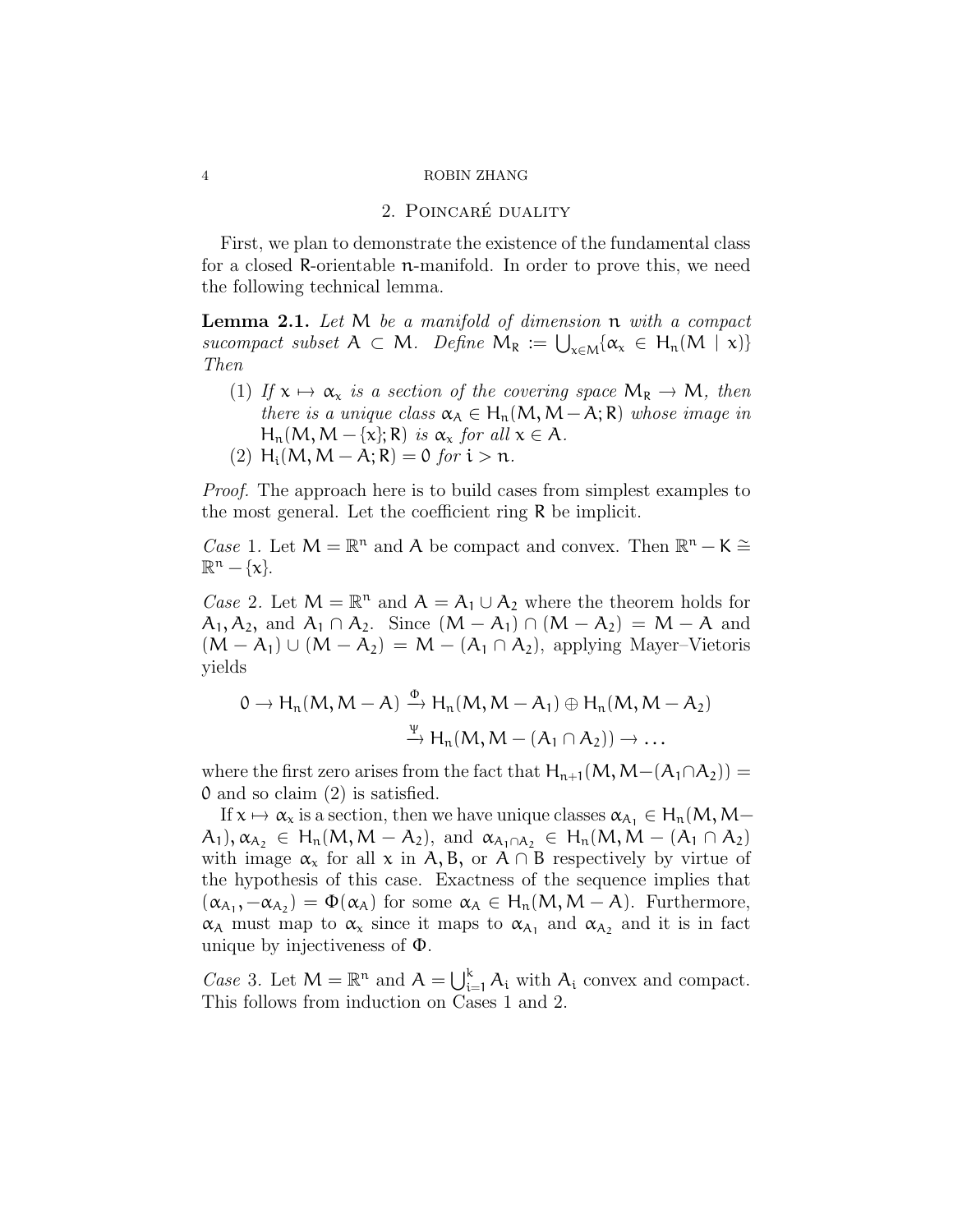Case 4. Let  $M = \mathbb{R}^n$  and A be any compact subset. Let  $\alpha \in$  $H_i(\mathbb{R}^n, \mathbb{R}^n - A)$  be represented by a relative cycle z and let  $C \subset \mathbb{R}^n - A$ be the union of the images of the singular simplices in ∂z. The set C is compact, so it has some positive distance  $\delta$  from A. We can then cover A by finitely many closed balls of radius less than  $\delta$  centered at points of A whose union U is thus disjoint from C. Then, the relative cycle z defines an  $\alpha_{\mathfrak{U}} \in H_i(\mathbb{R}^n, \mathbb{R}^n - \mathfrak{U})$  mapping to  $\alpha \in H_i(\mathbb{R}^n, \mathbb{R}^n - A)$ .

If  $i > n$  then  $H_i(\mathbb{R}^n, \mathbb{R}^n - U) = 0$  by Case 3 since U is a finite union of convex compact subsets, so  $\alpha_{\mathfrak{U}} = 0$  and  $\alpha = 0$ . This gives that  $H_i(\mathbb{R}^n, A) = 0$  and claim (1). If  $i = n$  and  $\alpha_x = 0$  in  $H_n(\mathbb{R}^n, \mathbb{R}^n - {\chi})$ for all  $x \in A$  then this transmits to U where  $\alpha_x$  is the image of  $\alpha_{\text{U}}$ and so  $\alpha_{\text{U}} = 0$  and  $\alpha = 0$ . This gives uniqueness. Existence follows from taking  $\alpha_A$  to be the image of  $\alpha_B$  for any of the balls B in U.

*Case* 5. Let M be any n-manifold and  $A \subset U \subset M$  for U some open chart of M. By excision,  $H_i(M, M-A) \cong H_i(U, U-A)$  and we know the latter case by Case 4.

Case 6. Let M be any n-manifold and  $A \subset M$  any compact subset. Since A is a compact subset of a manifold, A can be written as  $A =$  $\bigcup_{i=1}^{k} A_i$  for compact sets  $A_i$  each contained in an open chart of M. Then the combination of Case 5 for each  $A_i$  and induction on Case 2 gives the full result.

 $\Box$ 

Now, the existence of the fundamental class of closed connected R-orientable manifolds follows with a brief argument.

Theorem 2.2 (Existence of the Fundamental Class). Let M be a closed connected manifold of dimension n. Then

- (1) If M is R-orientable, the map  $H_n(M; R) \to H_n(M, M-\{x\}; R) \cong$ R is an isomorphism for all  $x \in M$ .
- (2) If M is not R-orientable, the map  $H_n(M; R) \to H_n(M, M \{x\}; R) \cong R$  is injective with image  $\{r \in R \mid 2r = 0\}$  for all  $x \in M$ .
- (3)  $H_i(M; R) = 0$  for  $i > n$ .

*Proof.* Let  $A = M$  in Lemma [2.1.](#page-3-0) Part (3) immediately follows from part (2) of Lemma [2.1.](#page-3-0) For the rest, let  $\Gamma_R(M)$  be the R-module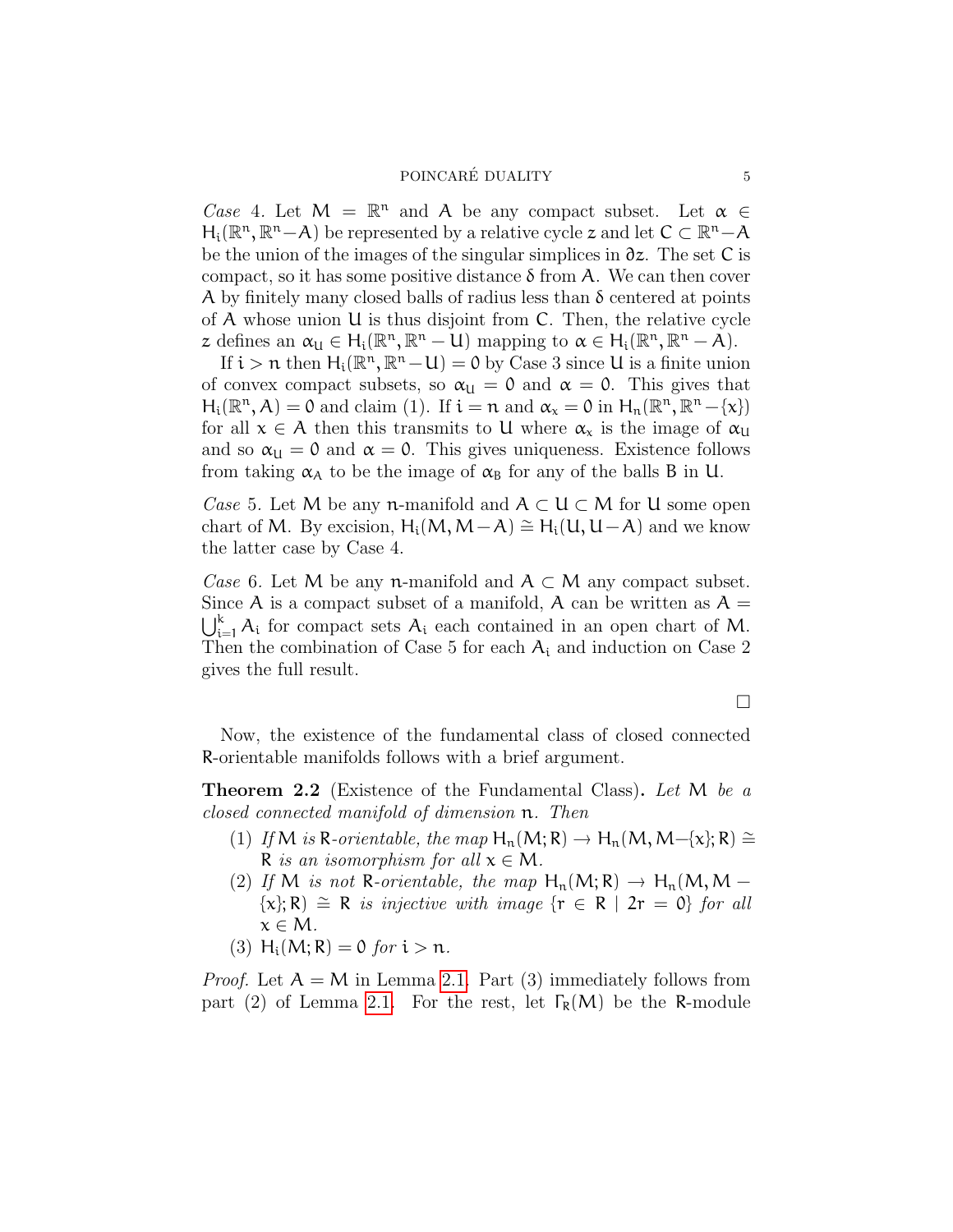of sections of  $M_R \to M$ . The homomorphism  $H_n(M; R) \to \Gamma_R(M)$ sending a class  $\alpha$  to the section  $x \mapsto \alpha_x$  is an isomorphism by part (1) of the lemma. Furthermore, each section is uniquely determined by its value at a single point in M since M is connected so  $\Gamma_R(M) \cong$  $M_R$ . Now recall the canonical isomorphism  $H_n(M, M - \{x\}; R) \cong$  $H_n(M, M - \{x\}; R) \otimes R$  with each  $r \in R$  determining a subcovering of  $M_R$  consisting of points  $\pm \mu_x \otimes r \in H_n(M, M - \{x\}; R)$ . We get the desired result by observing that M being not R-orientable means that there is no unit of order 2 in R.  $\Box$ 

Before we are ready to state Poincaré duality in full, we need another algebraic fact. However, we will state it here without proof because the argument is an involved series of steps involving excision, chains and cochains, and barycentric subdivision. Since it uses cohomology with compact support, we quickly give a definition below before proceeding onto the lemma statement.

**Definition 2.3.** Let  $C_c^i(X; G)$  be the subgroup of  $C^i(X; G)$  consisting of cochains for which there is a compact set of  $X$  outside of which they are zero. The cohomology groups with compact supports are the cohomology groups  $H_c^i(X; G)$  of this subcomplex.

<span id="page-5-0"></span>**Lemma 2.4.** If M is the union of two open sets  $U$  and  $V$ , then there is a diagram of Mayer–Vietoris sequences, commutative up to sign:

$$
\cdots \longrightarrow H_c^k(U \cap V) \longrightarrow H_c^k(U) \oplus H_c^k(V) \longrightarrow H_c^k(M) \longrightarrow H_c^{k+1}(U \cap V) \longrightarrow \cdots
$$
  
\n
$$
\downarrow_{D_{U \cap V}} \qquad \qquad \downarrow_{D_{U \oplus -D_V}} \qquad \qquad \downarrow_{D_M} \qquad \qquad \downarrow_{D_{U \cap V}} \qquad \qquad \downarrow_{D_{U \cap V}}
$$
  
\n
$$
\cdots \longrightarrow H_{n-k}(U \cap V) \longrightarrow H_{n-k}(U) \oplus H_{n-k}(V) \longrightarrow H_{n-k}(M) \longrightarrow H_{n-k-1}(U \cap V) \longrightarrow \cdots
$$

Now, we may finally state the theorem of Poincaré duality.

**Theorem 2.5** (Poincaré Duality). If M is a closed R-orientable man*ifold of dimension*  $\mathfrak n$  *with fundamental class*  $[M] \in H_n(M; R)$ *, then the*  $map \ D_M : H^k_c(M; R) \to H_{n-k}(M; R)$  given by  $D(\alpha) = [M] \frown \alpha$  is an isomorphism for all k.

Proof. As in the proof of Lemma [2.1,](#page-3-0) this proof will build from specific cases to general cases.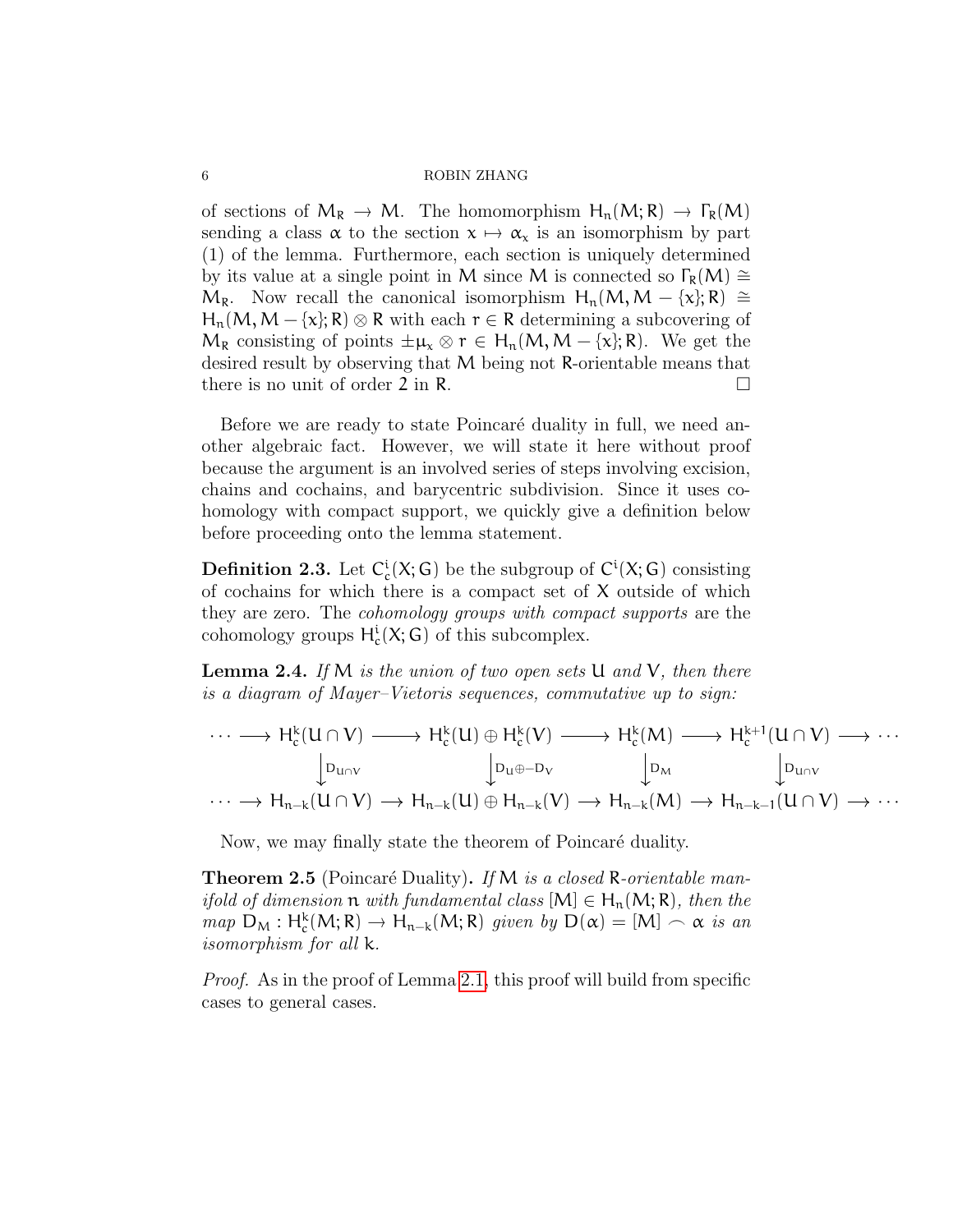Case 1. Let  $M = \text{int } \Delta^n$ . The map  $D_M$  can be identified with the map  $D'_M: H^k(\Delta^n, \partial \Delta^n) \to H_{n-k}(\Delta^n)$  given by

$$
D_M'(\alpha):=[\Delta^n]\frown\alpha,
$$

where  $[\Delta^n]$  is defined by the identity map of  $\Delta^n$ . The homology and cohomology groups are 0 when  $k \neq n$ , so we only need to consider that case. With  $k = n$ , the generator of  $H^{n}(\Delta^{n}, \partial \Delta^{n}) \cong$ hom( $H_n(\Delta^n, \partial \Delta^n), \mathbb{Z}$ ) is represented by a cocycle  $\phi$  that is 1 on  $\Delta^n$ . Thus,

$$
[\Delta^n]\frown \varphi=\varphi\big([\Delta^n]\mid_{[\nu_0,\ldots,\nu_n]}\big)[\Delta^n]\mid_{[\nu_n]}=[\Delta^n]\mid_{[\nu_n]},
$$

the right-hand side of which is the last vertex of  $\Delta^n$  and a generator of  $H_0(\Delta^n)$ . By taking a generator to a generator,  $D'_M$  is an isomorphism.

Case 2. Let  $M = \mathbb{R}^n$ . This case follows from Case 1 by homotopic equivalence.

*Case* 3. Let  $M = U \cup V$  where  $U, V \subset M$  open where the theorem holds for  $U, V$ , and  $U \cap V$ . This follows immediately from Lemma [2.4](#page-5-0) and the five lemma.

Case 4. Let  $M = \bigcup_{\alpha} U_i$  where  $U_1 \subset U_2 \subset \cdots$  is a sequence of open sets and the theorem holds for each  $U_i$ . By excision,  $H_c^k(U_i)$  is the limit  $\lim_{M \to \infty} H^k(M, M - A)$  over  $A \subset U_i$  compact so we have natural maps  $H^k(U_i) \to H^k(U_{i+1})$  since  $U_i \subset U_{i+1}$ . This allows us to form maps  $H_c^k(U_i) \to H_c^k(U_{i+1})$  since  $U_i \subset U_{i+1}$ . This allows us to form<br>lime  $H_c^k(U_i) \simeq H_c^k(U_i)$ . We also have that  $U_i \simeq \lim_{\epsilon \to 0} H_c^k(U_i)$  for all  $\varinjlim_{i \text{ and } G} H_c^k(\tilde{U}_i) \stackrel{\sim}{=} H_c^k$ (M). We also have that  $H_{n-k} \cong \varinjlim_{n-k} H_{n-k}(U_i)$  for all  $= \iota \cdot L_i$  and each compact set in M is contained in i and G since  $M = \bigcup_i U_i$  and each compact set in  $\dot{M}$  is contained in one of the  $U_i$ . Thus,  $D_M$  is the limit of the isomorphisms  $D_{U_i}$  and is therefore itself an isomorphism.

Case 5. Let M be an open subset of  $\mathbb{R}^n$ . For any convex open subset V of M, the theorem holds for V by Case 1 and the fact V is homeomorphic to  $\mathbb{R}^n$ . If V, W are both convex open subsets of  $\mathbb{R}^n$  then so is  $V \cap W$  and so the theorem holds for  $V \cup W$  by Case 3. By induction, it also holds for any  $\bigcup_{i=1}^{k} V_i$ . Now, we may write  $M = \bigcup_{i=1}^{\infty} V_i$  with V<sup>i</sup> rational radius balls centered around rational points, i.e. a countable union of convex open subsets. Letting  $W_j = \bigcup_{i=1}^j V_i$ , we have a sequence of open subsets in M that satisfy the theorem. Thus, we obtain the desired result for M by Case 4.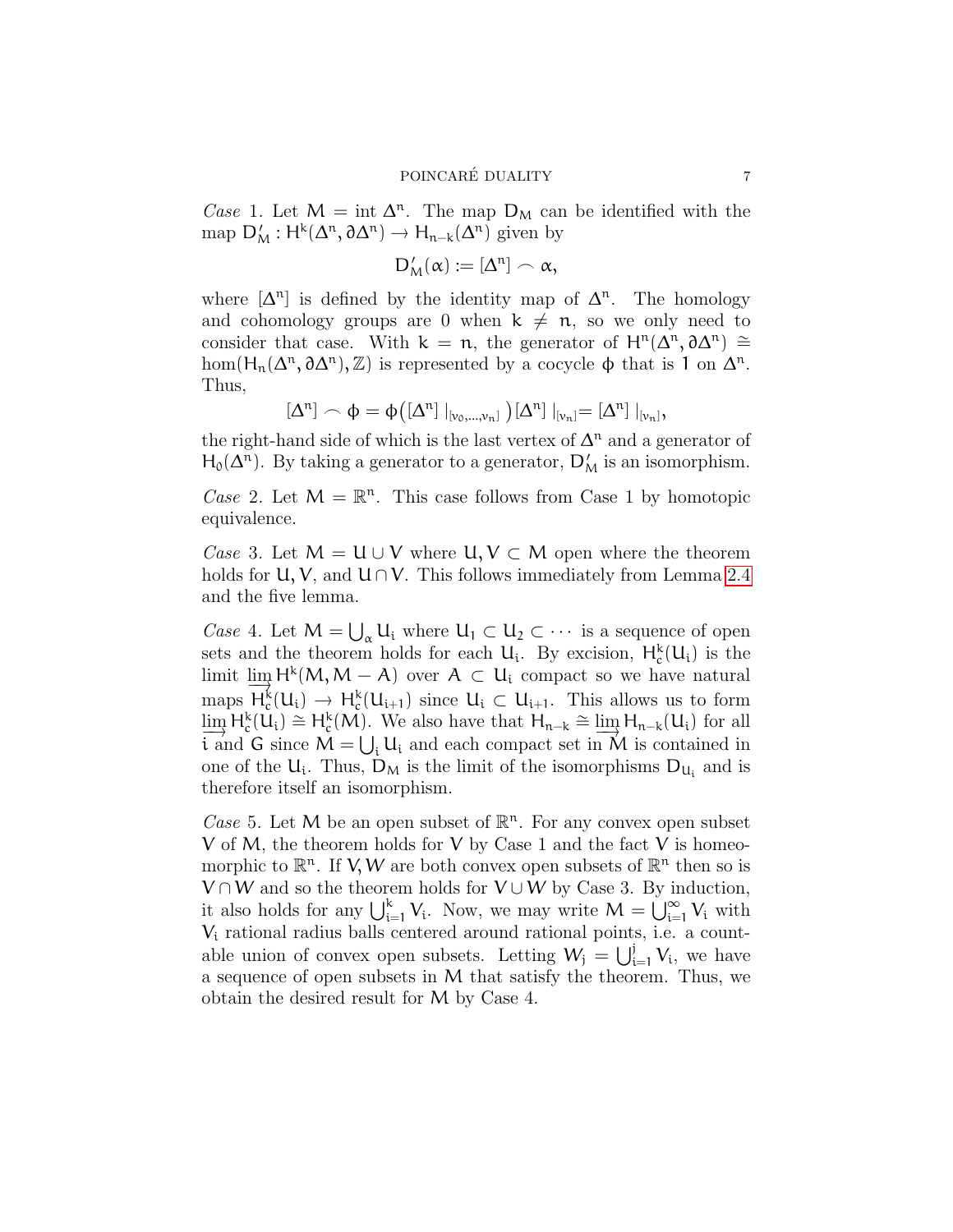Case 6. Let M be any general such manifold. The collection of open sets  $U \subset M$  for which the duality maps  $D_u$  are isomorphisms is partially ordered by inclusion. The union of every totally ordered subcollection is in the collection by Case 4 (which did not use any fact of countable indexing). By Zorn's Lemma, we have the existence of a maximal open set U for which the theorem holds.

Suppose  $U \neq M$ . Choose a point  $x \in M - U$  and an open neighborhood V of x homeomorphic to  $\mathbb{R}^n$ . The theorem then holds for V and  $U \cap V$  by Cases 2 and 4. By Case 3 and the fact that the theorem holds for U, it then holds for  $U \cup V$  which contradicts the maximality of U.

## 3. Applications

 $\Box$ 

The main theorem itself is interesting due to the symmetry it reveals underlying homology and cohomology. Here, we present various corollaries and examples where the theorem becomes useful on the level of examples. Although this section is limited to examples, the theorem itself has been generalized several times and adapted to other contexts (e.g. Poincaré–Lefschetz duality and Verdier duality).

There is an immediate corollary that follows from the application of Poincar´e duality to knowledge about the top and bottom homology groups in Proposition [1.2](#page-1-0) and knowledge of the first cohomology group as the group of homomorphisms from an Abelian group to Z.

Corollary 3.1. The top homology and top cohomology groups of M are  $\mathbb{Z}$ . The second highest homology group of M is free Abelian.

Furthermore, Poincaré duality contains the fact that homology and cohomology groups are zero for orientable closed n-manifolds in degrees larger than n since homology and cohomology groups are defined to zero for negative degrees.

Some interesting applications of the theorem arise almost immediately from observations using Euler characteristics. These applications are well-rooted in history given the fact that Henri Poincaré's original formulation of the theorem was in terms of Betti numbers (homology theory and cohomology theory were invented decades after the original formulation of Poincaré duality).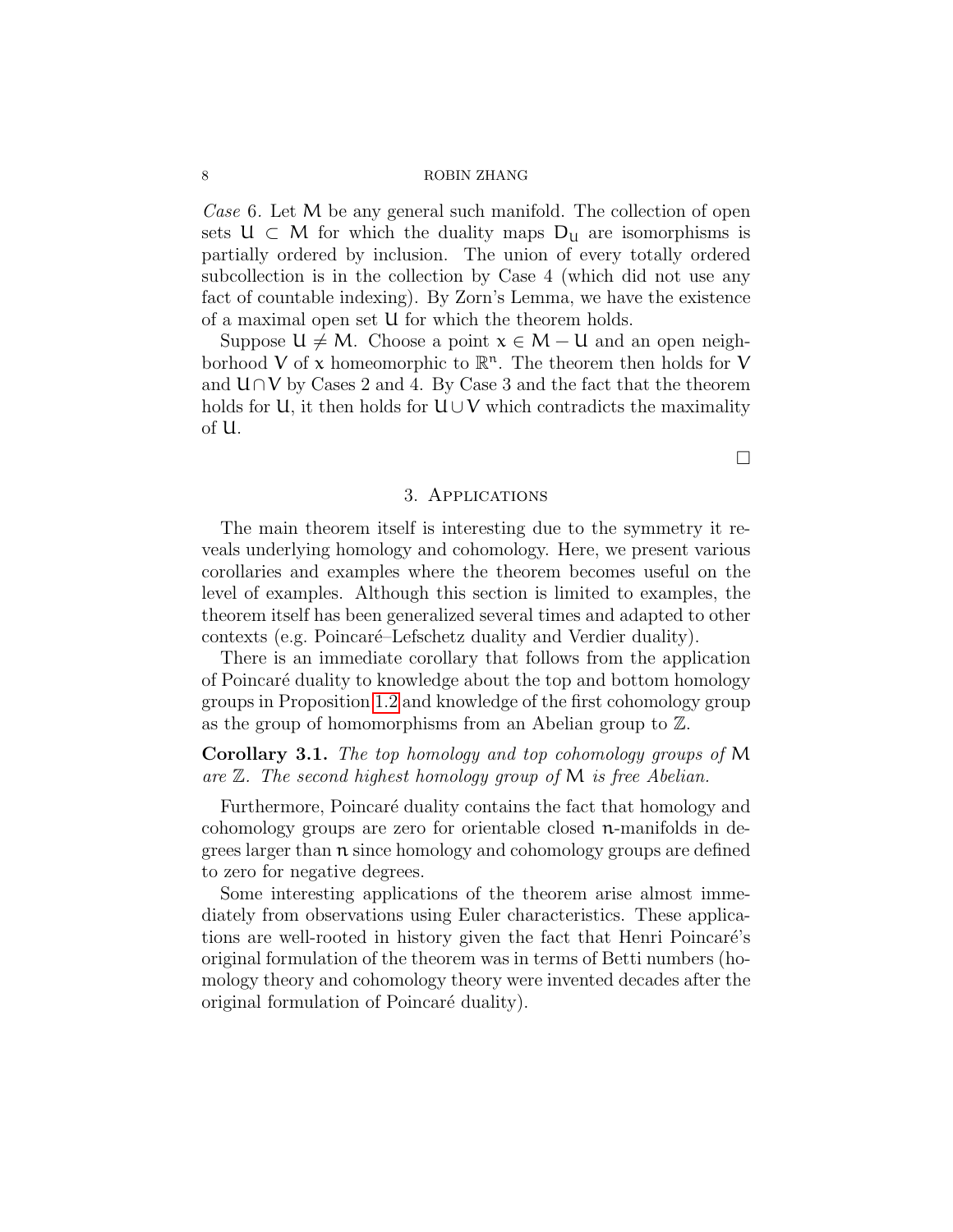Corollary 3.2. A closed manifold of odd dimension has Euler characteristic 0.

Proof. Suppose that M is any closed orientable n-manifold. The Poincaré duality implies that  $H_i(M) \cong H^{n-i}(M)$  so naturally their ranks are equal. Furthermore, the universal coefficient theorem implies that rank  $H^{n-i}(M) = \text{rank } H_{n-i}(M)$ . So if  $n$  is odd, the terms of  $\sum_i (-1)^i$ rank H<sub>i</sub>(M) cancels in pairs and so the Euler characteristic of M is zero.

If M is not orientable, then applying the same argument on the 2-sheeted cover  $M$ , which is a closed orientable manifold itself, yields that  $\chi(\widetilde{M}) = 0$ . Thus,  $\chi(M) = 0$  using the relation  $\chi(\widetilde{M}) = 2\chi(M)$ .  $\Box$ 

Corollary 3.3.  $\mathbb{RP}^{2n}$ ,  $\mathbb{CP}^{2n}$ , and  $\mathbb{HP}^{2n}$  are not boundaries of any compact manifold.

*Proof.* Suppose that X is either  $\mathbb{RP}^{2n}$ ,  $\mathbb{CP}^{2n}$ , or  $\mathbb{HP}^{2n}$  and is a boundary of some compact manifold M. Let  $M_1, M_2$  be two copies of M. Gluing them along their boundaries to remove a copy of our chosen projective space X yields that

$$
\chi(2M) = \chi(M_1 \cup_X M_2)
$$
  
=  $\chi(M_1) + \chi(M_2) - \chi(X)$   
=  $2\chi(M) - \chi(X)$ .

Notice that the Euler characteristic of any of the above projective spaces are positive and odd. Furthermore, since they are of even dimension, any manifold of which they form the boundary must be odd-dimensional. If M is odd-dimensional then so must be 2M. Thus, we see that  $\chi(X) = 0$  but this contradicts the fact that the Euler characteristic of these even-dimensional projective spaces are positive.  $\Box$ 

It is worth mentioning that Poincaré duality has immediate applications to the study of Lie groups: one may see that even-dimensional spheres and even-dimensional real projective spaces cannot be Lie groups because compact connected Lie groups are compact connected orientable manifolds with Euler characteristic zero. Complex and